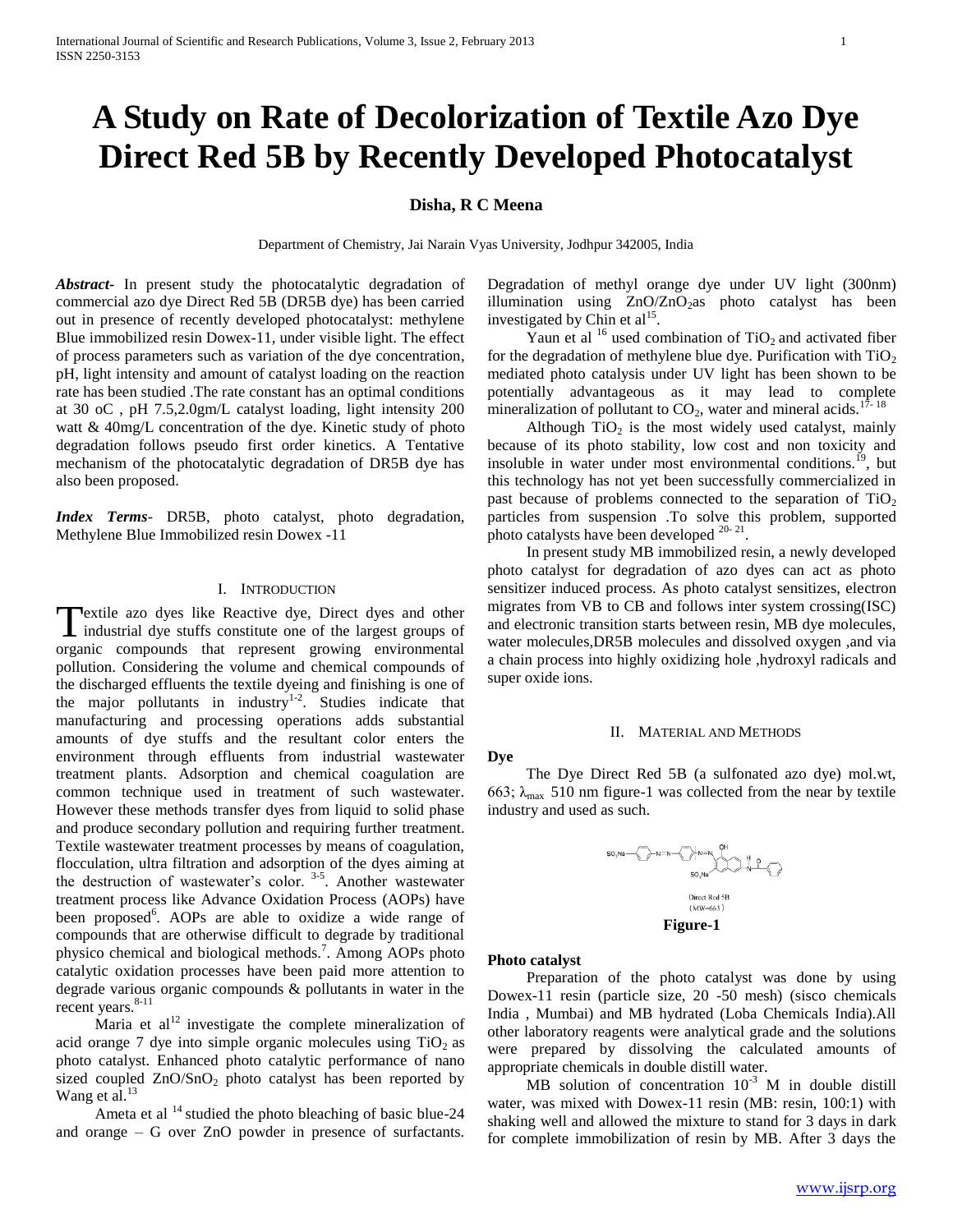resin was filtered washed by double distill water twice and used as photo catalyst. The immobilization takes place it can be identified by its characteristic IR spectrum Figure-2 shows the peaks of the resin (without grafting) before immobilization and Figure-3 shows the peaks after immobilization the bands at 2987, 2905, 1600-1430  $\text{cm}^{-1}$  were attributing to Ar-H, C-H, C=C and C=N respectively, peaks at 1270, 1220-1020  $\text{cm}^{-1}$  and others peaks show bending of various groups (Spectro Jasco Corp. /IR-610 over the range 599.7532 – 4000.605 cm<sup>-1</sup>). These peak shows that the immobilization of the photo sensitized dye (methylene blue) in the resin has been taken place.



**Figure-2. The IR spectra of Dowex-11 resin without grafting.**



**Figure-3. The IR spectra of Dowex-11 resin after immobilization by Methylene blue dye.**

# **Stability of the catalyst**

 In order to know the stability of the catalyst, the catalyst was recycled five times by using dye solution at optimum conditions, after each experiment the catalyst was separated from solution by filtration, washed with deionized water for several times, derived at  $35^{\circ}$ C for over night and than used for next run, observed after cycles of the experimentation, the catalysis efficiency of the catalyst was still higher than 98%, and the catalytic performance was not effected by the time of reuses. So the catalytic effect of the prepared catalyst (MB immobilized resin Dowex-11) was as successful as conventional catalyst.

# **Analytical methods**

 The photocatalytic degradation of DR5B was observed by making aqueous solution of the desired concentration from the stock solution. Irradiation was carried out by using 200 watt tungsten lamp (Philips) having intensity  $10.4 \, \text{mWcm}^{-2}$ . The optical density of solution was measured by using

spectrophotometer (Systronic model 106). The pH conditions of the desired solution were adjusted by using standardized 1N NaOH and 1N  $H_2SO_4$  solution. pH of the solution was measured by digital pH meter(Fisher Scientific Accument 50). All the experiments were performed at room temperature and magnetically stirred and aerated throughout the experiment.

## **Procedure**

 To carry out the photochemical reaction 50ml of the dye solution (DR5B dye) of desired concentration (40mg/L) was taken and appropriate amount (2.0gm) of MB immobilized Dowex -11 catalysts was added to it. The mixture was irradiated under visible light using 200watt tungsten lamp.

 3 ml aliquot of the dye solution was withdrawn after a specific time interval and absorbance was measured using spectrophotometer (Systronic model 106) at 510 nm .The rate of decrease of color was monitored after specific time interval.

#### III. RESULT AND DISCUSSION

 The photo catalytic degradation of direct dye (DR5B) was observed at  $\lambda_{\text{max}}$  510nm. The optimum condition for the removal of the dye is, dye concentration at 40mg/L, pH-7.5, catalyst loading 2.0gm, light intensity 200 watt.

 Rate of the reaction (k) was determined using the expression

Rate (k) =  $2.303 * slope$ 

 Figure- 4 shows the semi logarithmic plot of 1+log O.D versus exposure time was found to be straight line suggesting the bleaching of the dye follows pseudo first order kinetics.



**Figure-4: A Typical run of photo catalytic degradation of DR5B** ( $\lambda_{\text{max 510}}$  **nm)** under optimum conditions.

#### **Effect of variation in pH**

 The photo degradation of the dye was studied at different pH values ranges from 3.5 to 11.5 .Degradation rate of the dye is very low in acidic pH range As pH range increases, degradation rate increases. In pH range 7.5-9.0 rate of bleaching was very good. It has been reported graphically in figure 5.

 On further increasing pH, rate of degradation starts to decrease. Increase in rate of photo catalytic degradation in the neutral to alkali range (pH 7.5-9.0) may be due to more availability of OH ions by combining with holes, which are formed due to electronic excitation in catalyst. These hydroxyl radicals were considered responsible for the photo catalytic bleaching.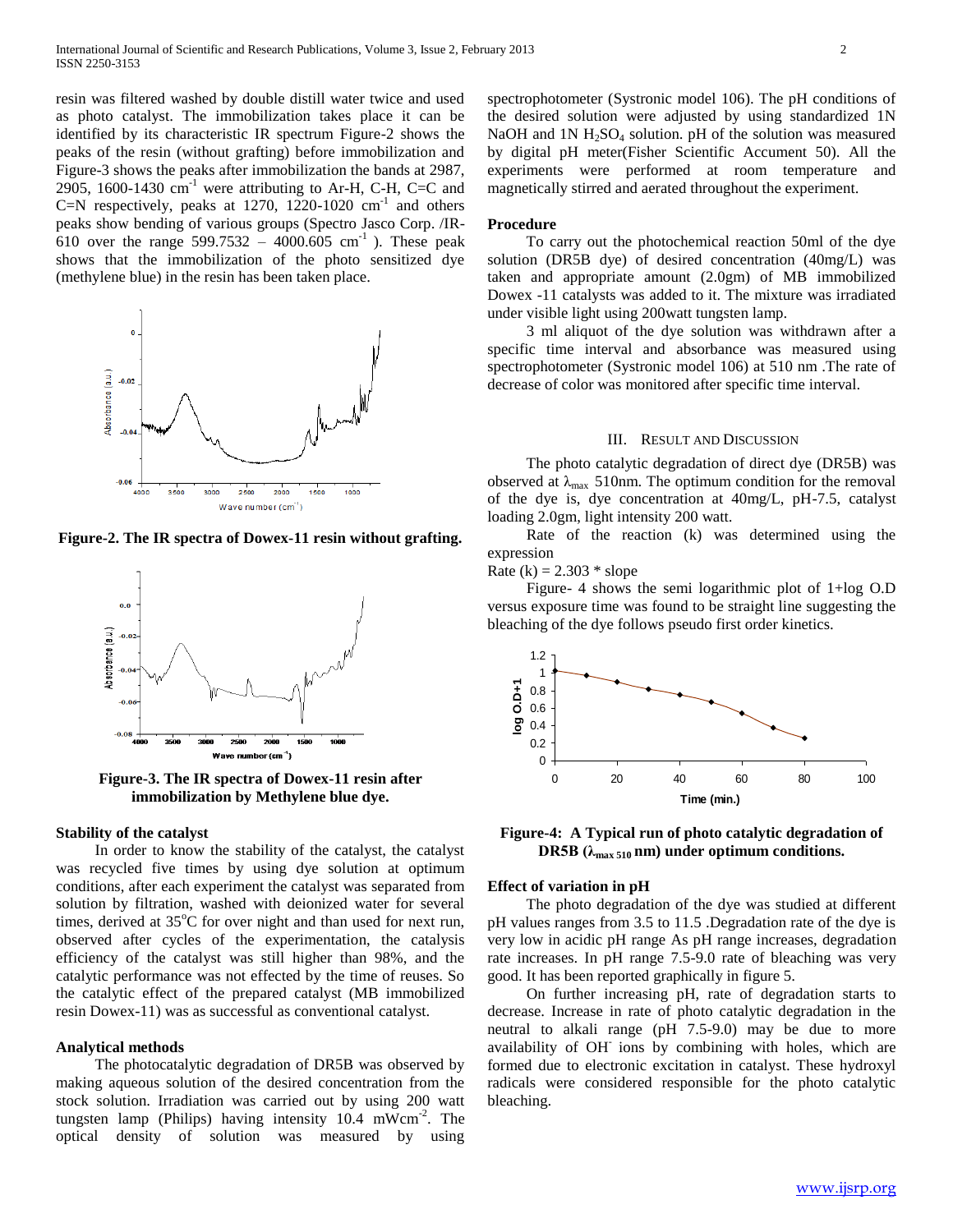

Figure.5: A typical run of effect of pH on photo catalytic bleaching of the dye (Temp.30 $^{\circ}$ C, dye conc. 40mg/L, light intensity 200watt , catalyst loading 2.0gm)

# **Effect of catalyst loading**

 As catalyst loading increase the rate constant increases from 1.0gm to 3.0gm, by taking other parameters constant. This can be due to more catalyst surface area for absorption of quanta and interaction of molecules of reaction mixture with catalyst , resulted increase in number of holes , hydroxyl radicals and supra  $oxide$  ions $(o)$ . Since these are principle oxidizing intermediates in AOP and rate of degradation increases. This can be shown graphically in figure 6.



**Figure- 6. A typical run of effect of catalyst loading on photo catalytic bleaching of the dye (Temp.30<sup>o</sup>C, dye conc. 40mg/L, light intensity 200 watt)**

### **Effect of concentration of dye**

 Degradation rate of the dye decrease with increase in concentration of the dye from 10mg/L to 70mg/L . As shown in figure 7. The rate constant revealed that the maximum degradation observed at low concentration of the dye. As concentration increases the rate constant decreases above the optimal value. At high concentration the decrease in degradation phenomenon can be explained in terms of the increased concentration of the dye However, the irradiation time and amount of catalyst have been kept constant hence the production of OH. radicals and supra oxide radicals was limited.



**Figure 7 - A typical run of effect of variation of concentration on photo catalytic bleaching of the dye (Temp.30<sup>o</sup>C, light intensity 200 watt, catalyst loading 2.0gm)**

# **Effect of light intensity**

 The influence of light intensity was studied in the range 60 to 500 watt an almost linear plot between the rate constant and light intensity was observed, that indicates an increase in the light intensity will increase the rate of reaction. Figure -8. This may be due to increase in number of photons reaching catalyst surface area so increase in number of excited catalyst molecules resulted in increase in number of holes, hydroxyl radicals and supra oxide ions(o-) .As a consequence ,an over all increase in the rate of degradation of dye molecules has been observed.



**Figure-8. A typical run of effect of light intensity on photo catalytic bleaching of the dye(Temp.30<sup>o</sup>C, conc. 40mg/L, catalyst loading 2.0 gm)**

### **Mechanism**

 Tentative mechanism has been proposed on the basis of above experimental observation.

 On irradiation the dye molecules absorb photons and get excited, resulted electrons jump to singlet state. Then these excited singlet state molecule is convert into triplet state through intersystem crossing. The triplet dye may donate its electron to the photo catalyst and the dye becomes positively charged. The dissolved oxygen of the solution will pull an electron from the conduction band of photo catalyst. The positively charged molecules of the dye will immediately react with hydroxyl ion to form hydroxyl radicals and these hydroxyl radicals will oxidize the dye molecule in to the product.



## IV. CONCLUSIONS

 In conclusion, this study has proved that MB immobilized Dowex -11 is an efficient catalyst .For degradation of DR5B Dye in the presence of solar light. The optimal reaction condition for the photo catalytic degradation of DR5B Dye were determined to be,  $30^{\circ}$  C, pH 7.5, 2.0gm/l catalyst loading, 40mg/l concentration